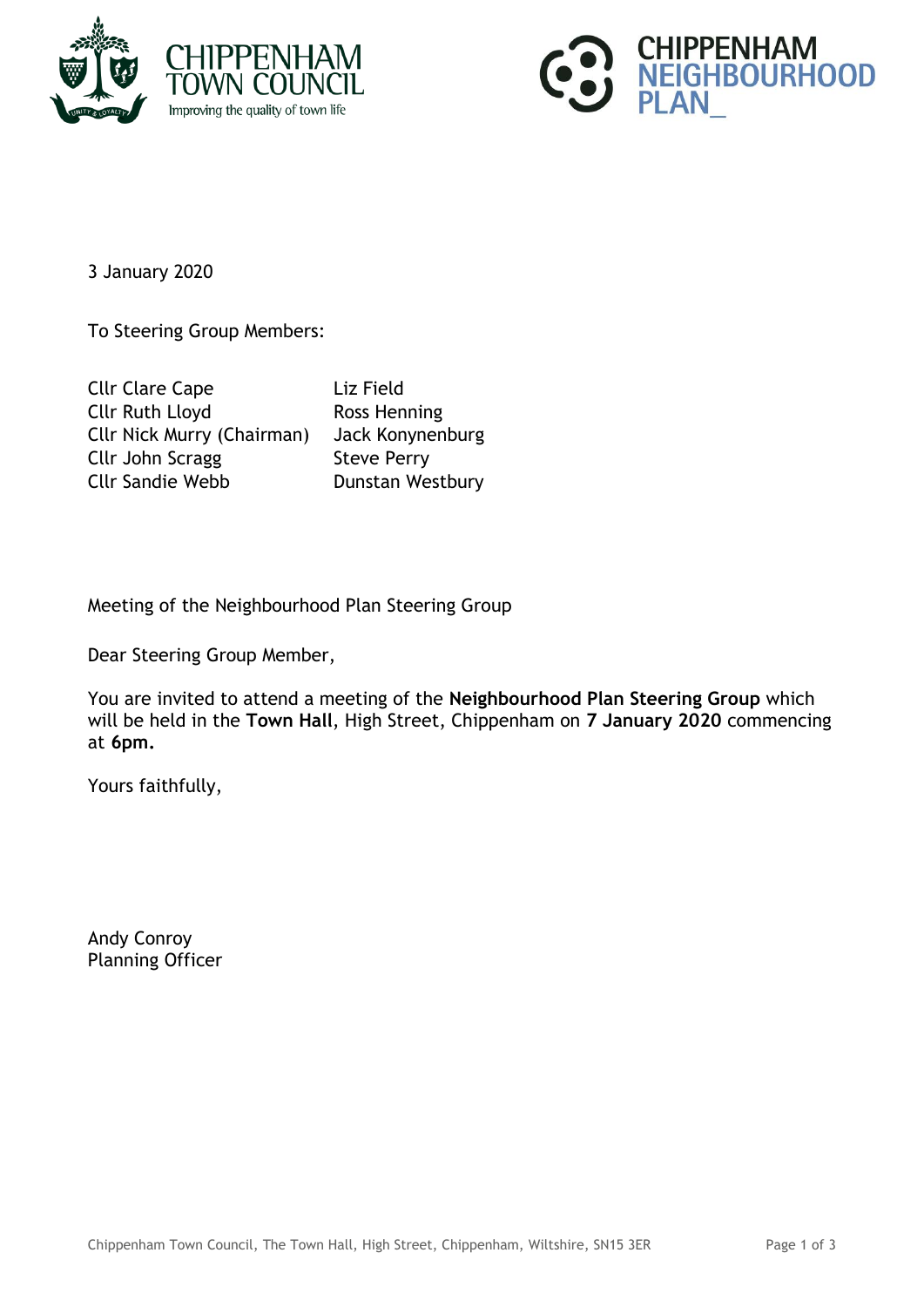## Agenda

**Neighbourhood Plan Steering Group Meeting – 7 January 2020, 6pm, Town Hall**

| 1. | <b>APOLOGIES FOR ABSENCE</b>                                                                                                                                                                  |
|----|-----------------------------------------------------------------------------------------------------------------------------------------------------------------------------------------------|
| 2. | DECLARATION OF INTEREST                                                                                                                                                                       |
|    | All Members of the Steering Group are reminded to declare any<br>pecuniary or non-pecuniary interests they may have, in accordance<br>with the Town Council's latest approved Code of Conduct |
| 3. | <b>MINUTES</b>                                                                                                                                                                                |
|    | To approve as a correct record and to sign the draft minutes of the<br>meeting held on Tuesday 3 December 2019 (copy attached)                                                                |
| 4. | <b>CHAIRMAN'S ANNOUNCEMENTS</b>                                                                                                                                                               |
| 5. | <b>WILTSHIRE PLANNERS MEETING</b>                                                                                                                                                             |
|    | AC to feed-back on Dec meeting with Wiltshire Planners                                                                                                                                        |
| 6. | PRESENTATION FROM SWINDON & WILTSHIRE LOCAL ENTERPRISE<br><b>PARTNERSHIP (SWLEP)</b>                                                                                                          |
|    | Presentation from Paddy Bradley, Director at SWLEP, about role of<br>SWLEP and how they might interact with Neighbourhood Plan.<br>Followed by Q&A                                            |
| 7. | PRESENTATION FROM TOWN CENTRE TOPIC GROUP                                                                                                                                                     |
|    | Presentation from Jack Konynenburg on Bridge Centre/Bath Rd site.<br>Followed by Q&A                                                                                                          |
| 8. | <b>TOPIC GROUP MEMBERSHIP CHANGES</b>                                                                                                                                                         |
|    | To note the updated Topic Group Membership List (copy attached) and<br>to resolve any issues with Topic Group numbers                                                                         |
| 9. | <b>ACTIONS FROM TOPIC GROUP MEETINGS</b>                                                                                                                                                      |
|    | For each Topic Group in turn:                                                                                                                                                                 |
|    | TG Chairmen to present updates for their TG as recorded on<br><b>Policy Topics Management Spreadsheet</b><br>(AC to provide printed copies of Spreadsheet at meeting)                         |
|    | TG Chairmen to feed-back on any other actions arising from<br>$\bullet$<br>their November Topic Group meeting(s)                                                                              |
|    | TG Chairmen to report back on any data gathering needs for<br>their TG, including any survey questions                                                                                        |